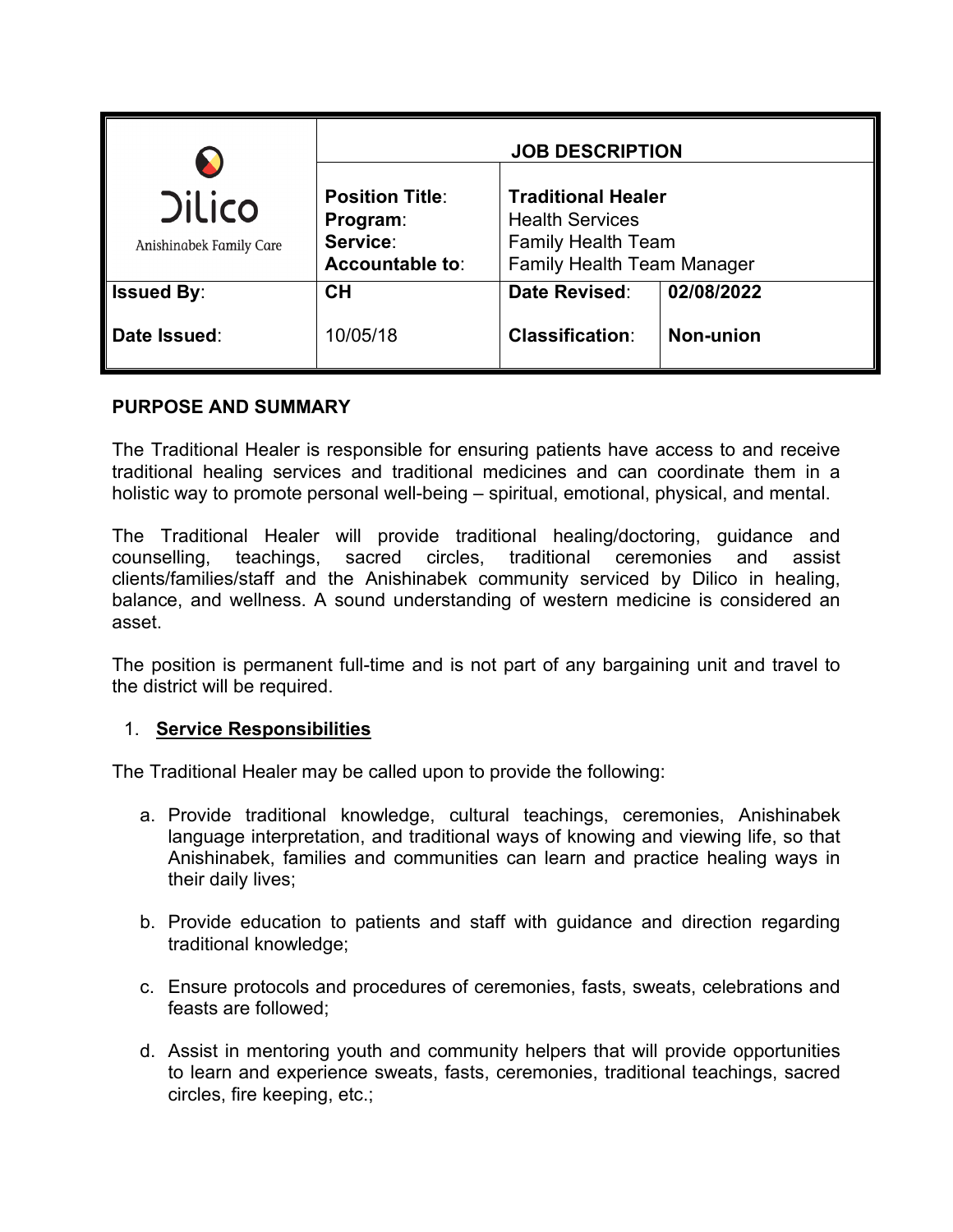- e. Report to and advise the Family Health Team Manager of any problems or issues that may arise while performing service
- f. Support clients and communities through traditional practices and medicines
- g. Conduct naming ceremonies for personal and groups as under the direction of the Director of Health.
- h. Work with other cultural services/traditional healers within Dilico and in each of its communities
- i. Work with other members of Dilico Health Services, and other programs to ensure client continuity of care.

## 2. **Job Description – Traditional Healer**

- a. Be familiar with the cultural policies in regards to Patient-Client (Healer-Client) Relationship, Healer-Client Past History, Healer-Client Closely Related and other policies that may be pertinent to providing service;
- b. Ensure that Dilico is represented to the community in a respectful, positive and professional manner at all times;
- c. Maintain positive, cooperative and respectful working relationships with management, staff, clients, communities and agency partners;
- d. Maintain client confidentiality at all times.

# **QUALIFICATIONS**

### 3. **Education**

Minimum post-secondary education; preference in area of Indigenous Studies or related Human Services diploma with a minimum 3 year's experience in Cultural programming for children and their families. A combination of skills, education and life learning specific to traditional knowledge may be considered.

An individual who is of Anishinabe ancestry with understanding, practice and sharing of Anishinabe history, culture, traditions, ceremonies, and values is preferred.

### 4. **Work Experience**

Preferred (3-5) three to five years' experience in Human Services involving developing and delivering of Cultural programming for children/youth and adults.

### 5. **Skills/Abilities**

a. Sound knowledge of the organization's mandate, service philosophy, policies and procedures, planning and budgeting processes